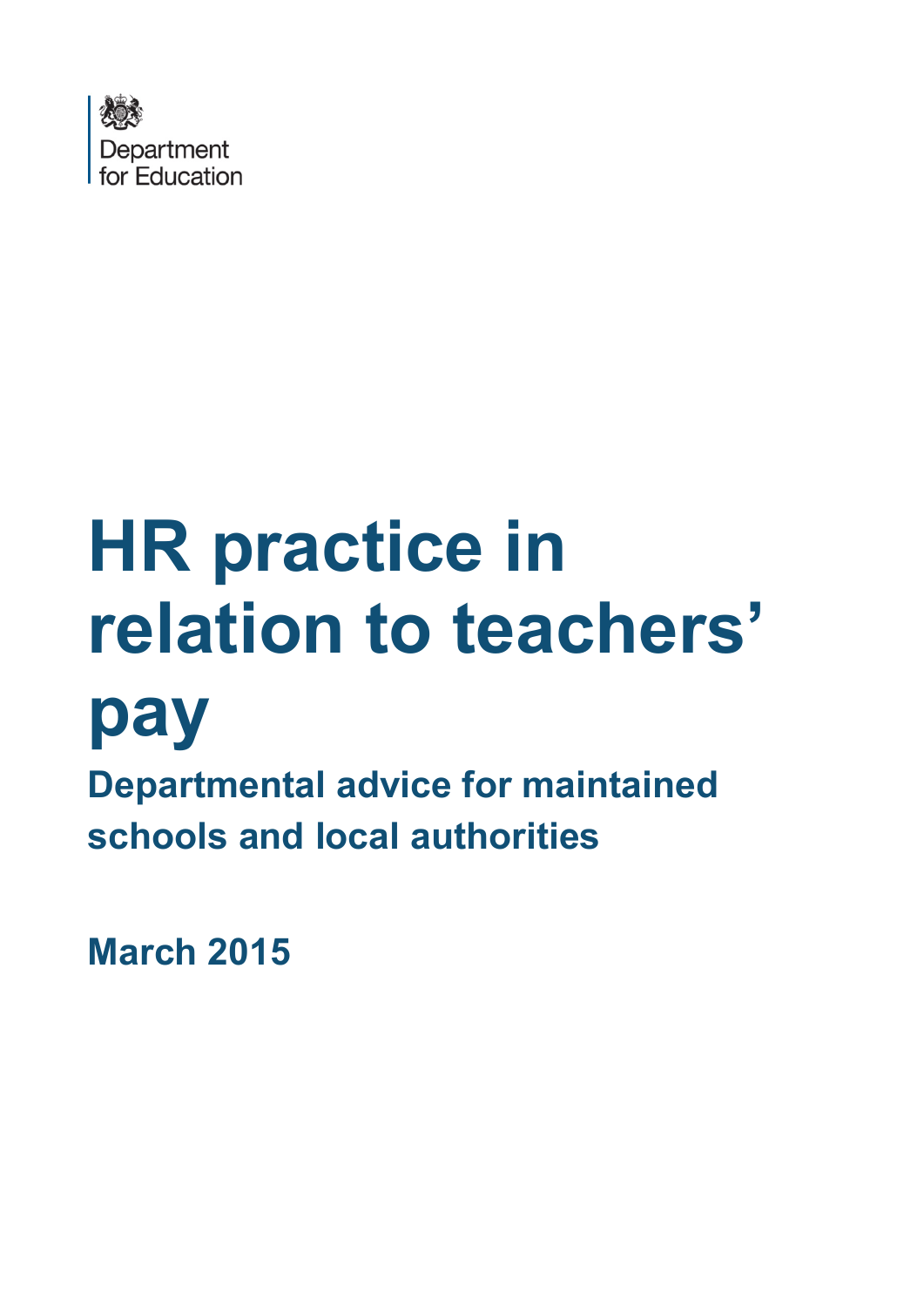# **Contents**

| Summary                                                   | 3              |
|-----------------------------------------------------------|----------------|
| About this departmental advice                            | 3              |
| Expiry or review date                                     | 3              |
| Who is this advice for?                                   | 3              |
| Effective pay policies                                    | $\overline{4}$ |
| Objectives and evidence-gathering                         | $\overline{4}$ |
| <b>Professional Development</b>                           | 5              |
| Non-pay Terms and Conditions                              | 5              |
| Communications relating to pay determinations             | 6              |
| Further information                                       | $\overline{7}$ |
| Other relevant departmental advice and statutory guidance | 7              |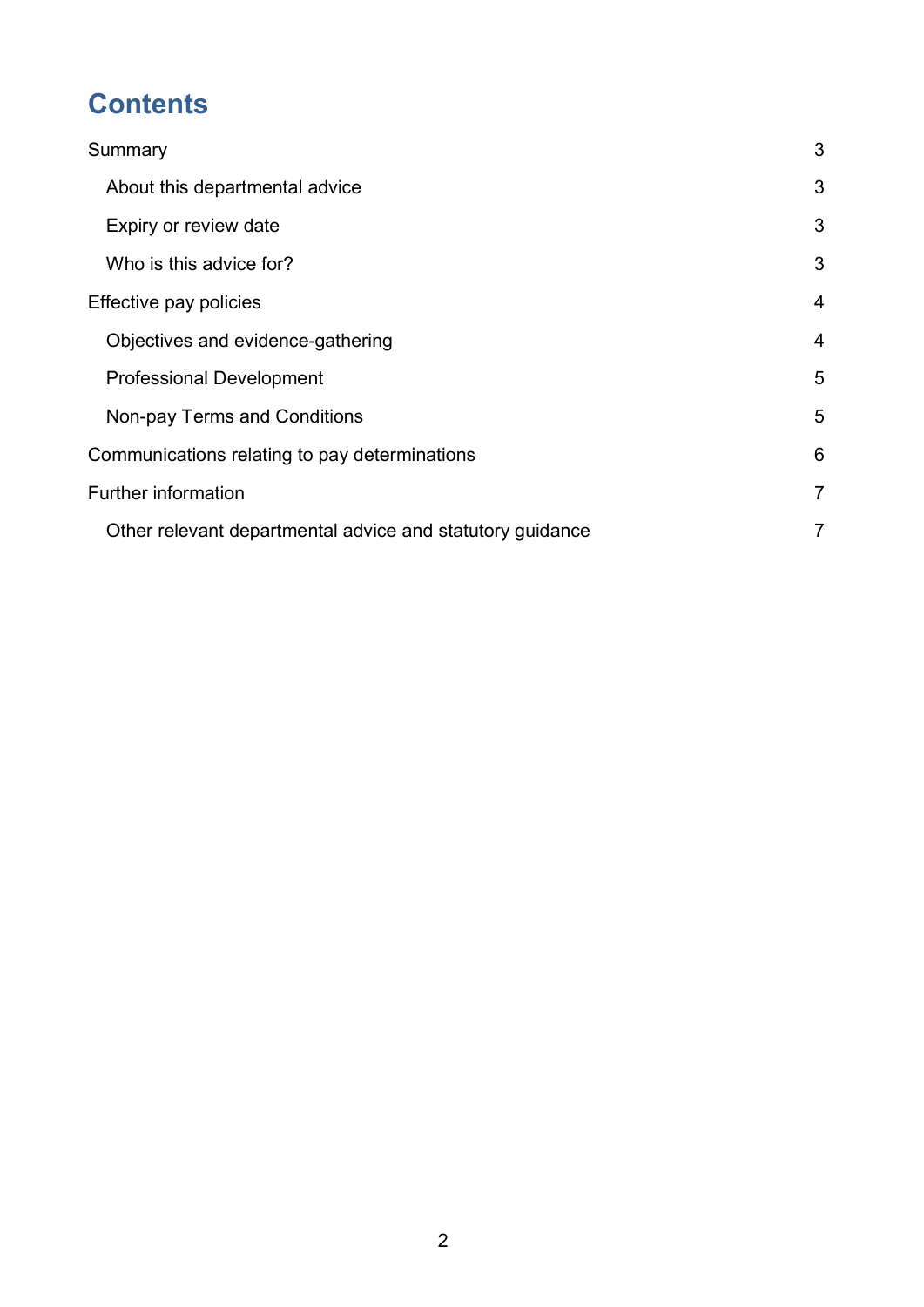## <span id="page-2-0"></span>**Summary**

## <span id="page-2-1"></span>**About this departmental advice**

The following Department for Education advice is designed to support the development of good human resource (HR) practices across all schools. This advice adds to the previously published Departmental advice document "*Implementing your schools approach to pay*" which amalgamates the three additional pieces of Departmental advice published in June 2014 on "*the appropriate use of evidence to support the appraisal and pay process*"; "*equalities considerations for schools in the context of pay reform*" and "*support for governing bodies on handling pay appeals*". Its focus is on three themes:

- 1. avoiding unnecessary workload and bureaucracy at certain specific points within the appraisal and pay process,
- 2. good continuing professional development (CPD) practice in the appraisal process, and
- 3. efficient and timely communications to teachers in respect of pay decisions.

For teachers employed in maintained schools and some academies, this advice should be read in conjunction with the School Teachers' Pay and Conditions Document (STPCD), which sets out the statutory contractual terms and conditions which schools/employers must follow with regard to the employment of teachers and headteachers.

This advice is consistent with the requirements of employment law but does not replace it. All schools/employers must ensure that they act in compliance with statutory employment and equalities legislation and regulations.

#### <span id="page-2-2"></span>**Expiry or review date**

This advice will be kept under review and, if necessary, updated in the light of future amendments to the STPCD.

#### <span id="page-2-3"></span>**Who is this advice for?**

This advice is relevant to all maintained schools in England and Wales and is for :

- School leaders, school staff and governing bodies.
- Local authorities.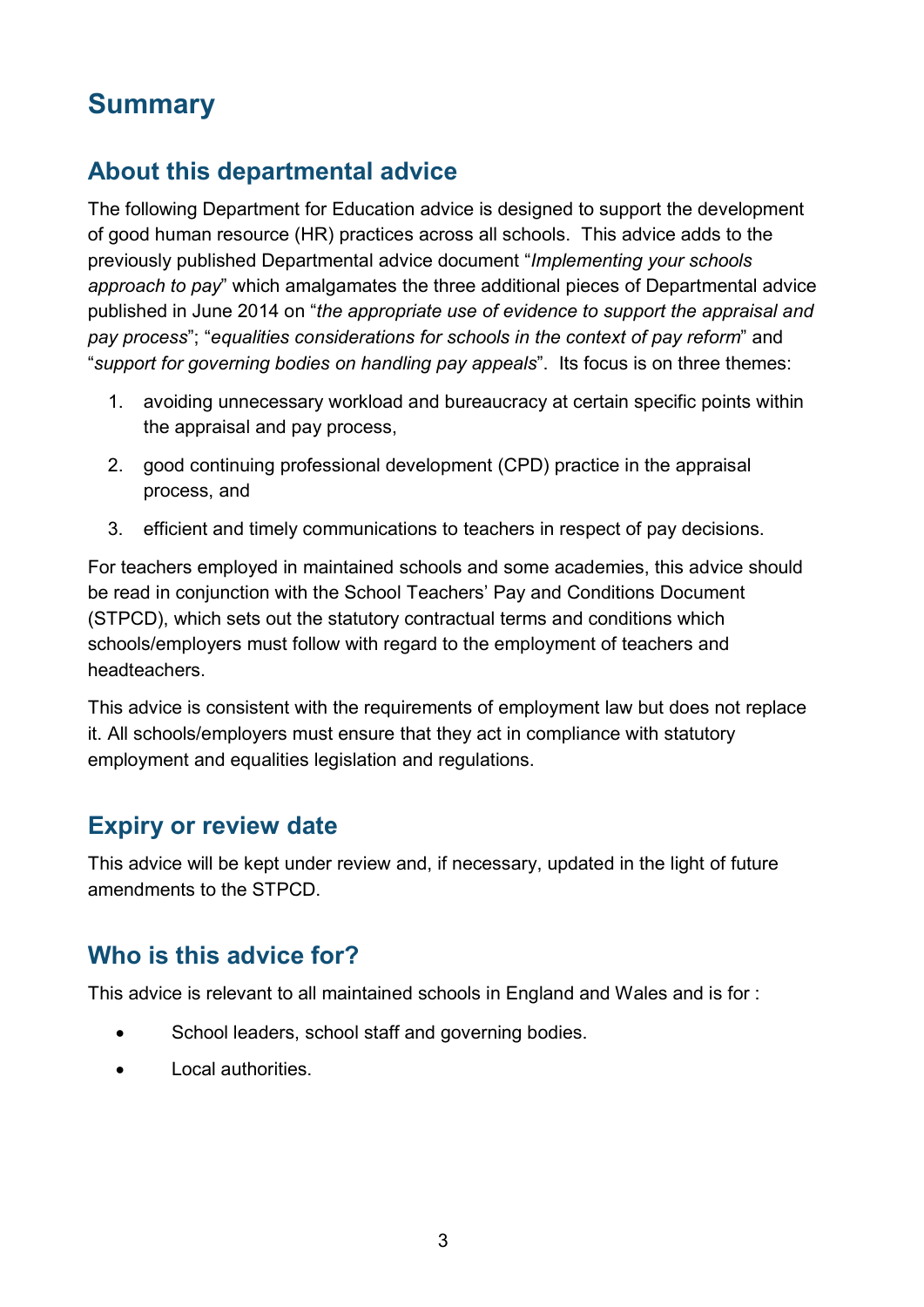# <span id="page-3-0"></span>**Effective pay policies**

- 1. Schools are free to adopt their own approaches on pay and appraisal provided these are consistent with the relevant statutory frameworks and regulatory requirements. Neither the Department for Education (DfE) nor Ofsted (through their *School Inspection Handbook* and *Myths and Facts* document) require schools to follow a particular approach.
- 2. In determining their pay policy, schools may wish to consider that:
	- whilst there is no longer any statutory requirement for schools to match teachers' previous salaries when they are applying for a post in a different school, they are free to do so if they choose. This includes the freedom to pay teachers more from the start of their new employment in a school;
	- schools are free to adopt whichever system of pay scales, within the statutory pay ranges, as they see fit – many schools have opted to retain a six point main and three point upper pay range, while others have chosen a different approach;
	- within the context of the statutory parameters in the School Teachers' Pay and Conditions Document (STPCD) that to progress from the Main Pay Range (MPR) to Upper Pay Range (UPR) teachers must be highly competent in all elements of the relevant standards and must have made a substantial and sustained achievement and contribution to an educational setting. Schools are free to set out in their pay policies their interpretation of the STPCD criteria for teachers to enable them to progress from the MPR to the UPR. Neither the DfE nor Ofsted specify what these should be;
	- schools should take care to ensure that, where appropriate, teachers are properly remunerated when they carry out duties which warrant the awarding of a Teaching and Learning Responsibility (TLR) or payment on the leadership or leading practitioner pay ranges.

#### <span id="page-3-1"></span>**Objectives and evidence-gathering**

- 3. The appraisal and pay process should enable teachers to demonstrate their overall performance. Schools should also take account of any unnecessary bureaucracy in their appraisal and pay processes and take steps to reduce these where possible. Schools may wish to consider the following points within that context:
	- targets or objectives should be achievable, with all teachers clear about what they need to do to achieve progression by the end of the year;
	- schools should try to avoid confusing or conflating the criterion and factors for the award of TLR payments with the criteria for movement to the UPR both within the context of objective-setting and when making pay decisions.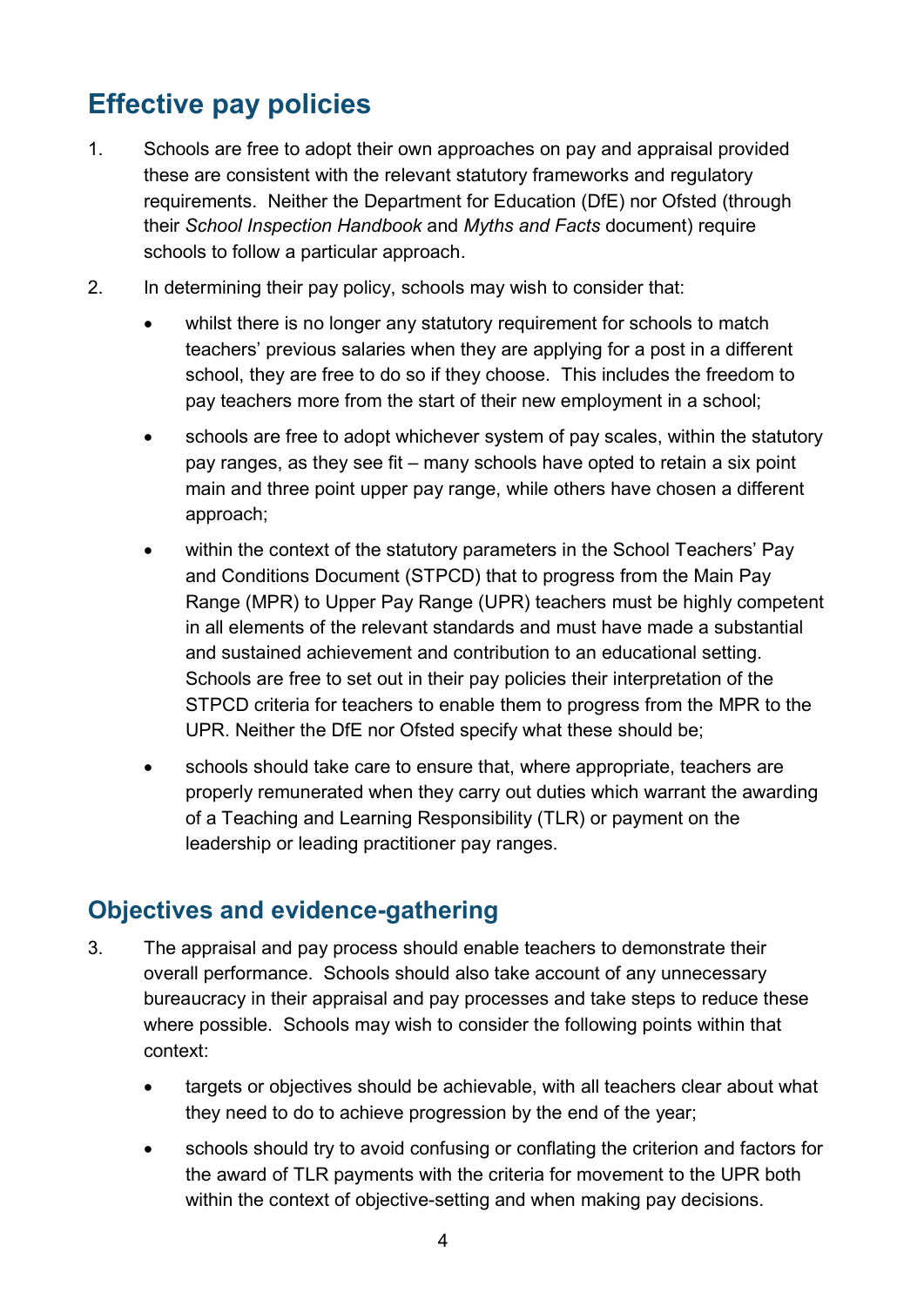### <span id="page-4-0"></span>**Professional development**

- 4. Effective professional development is an integral part of ensuring high-quality teaching and enabling teachers to meet the day to day challenges of teaching and manage teaching and learning effectively. This is important throughout a teacher's career, although particular care should be taken to ensure effective induction and early professional development for newly qualified teachers (NQTs) (which includes the specific entitlement to a reduced timetable and access to Induction Tutors) where schools and Further Education (FE) Colleges are providing statutory induction.
- 5. Conversations about professional development and a teacher's individual needs should be part of the appraisal process and in planning and review meetings in particular. It is good practice to consider school improvement needs alongside the personal development needs of teachers.
- <span id="page-4-1"></span>6. Schools should identify sufficient resources to meet teachers' and school professional development needs.

#### **Non-pay terms and conditions**

7. Non-pay conditions for teachers are crucial to a school's performance and create the conditions to secure effective teaching and learning. The STPCD continues to provide that teachers should not be required routinely to participate in any administrative, clerical and organisational tasks which do not call for the exercise of a teacher's professional skills and judgement. The removal of the illustrative list of 21 tasks does not mean that teachers should now be required to undertake such tasks routinely. Similarly, the STPCD continues to include its long standing provisions on protections for teachers, for example, those relating to cover and entitlement to planning, preparation and assessment (PPA) time and other entitlements including on work/life balance and leadership and management time. The removal of statutory guidance on those matters does not change any of requirements or practices relating to statutory non-pay terms and conditions and schools should discuss with staff how they could help to further reduce workload.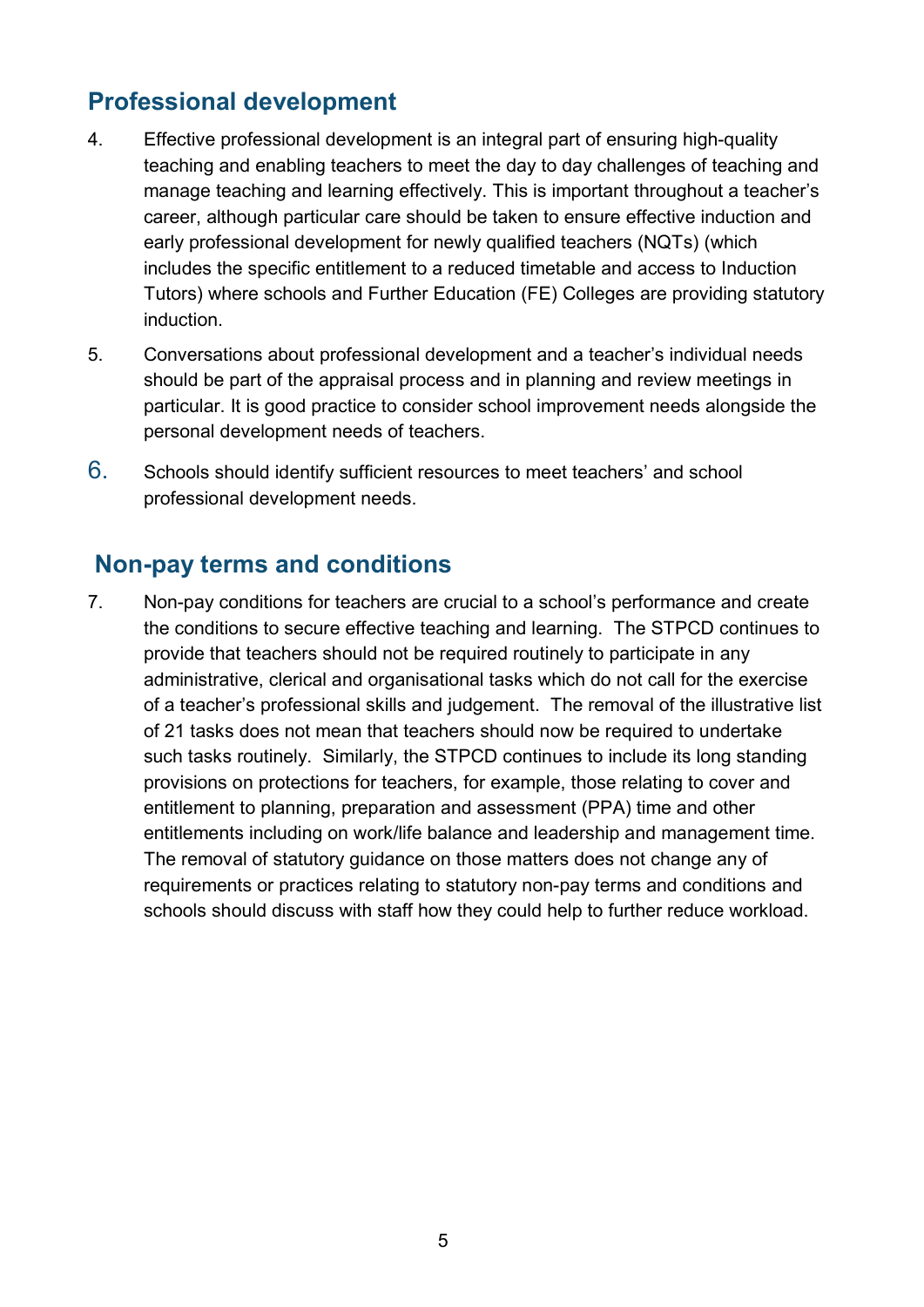## <span id="page-5-0"></span>**Communications relating to pay determinations**

- 8. Where the STPCD determines that a pay award is made to teachers, it should apply from the effective date for pay determination purposes, in accordance with the provision of the school's pay policy. For example, in the case of teachers employed in accordance with the STPCD, a pay award will be effective from 1 September and will need to be backdated to that date.
- 9. All decisions that the STPCD requires schools to make should be made as quickly as is reasonably possible – a sensible principle here would be that once all relevant information is available to make a decision, that decision should be made and communicated. In that regard, schools should notify teachers of the outcome of pay decisions as soon as possible after the pay determination date in their pay policy and certainly no later than one month after the pay decision has been made. In circumstances where schools have retained in their pay policies 31 October (and 31 December for leadership group) as a deadline for making pay determinations, decisions should be relayed to the teacher as soon as possible after that date. This notification should include any performance pay progression decisions which have been made. Teachers should also be notified of any subsequent change in pay during the School Year.
- 10. Schools are required to notify each teacher annually with written details of their pay. This helps to ensure that governors and school leaders meet their obligations both to undertake pay assessments for all teachers and inform those teachers whose pay has changed about their new pay rate. The information required for each teacher would set out the following:
	- any payments and financial benefits awarded to the teacher and the period for which they are awarded;
	- any safeguarded sums to which the teacher is entitled;
	- in the case of a leadership group or leading practitioner teacher, the basis on which remuneration has been determined and the criteria;
	- the nature of any fixed term contract (including a fixed-term appointment to the leadership group or as a leading practitioner);
	- where the school's pay policy is located.
- 11. It is also good practice to provide every teacher with a copy of the school's pay policy, including its appeals procedure.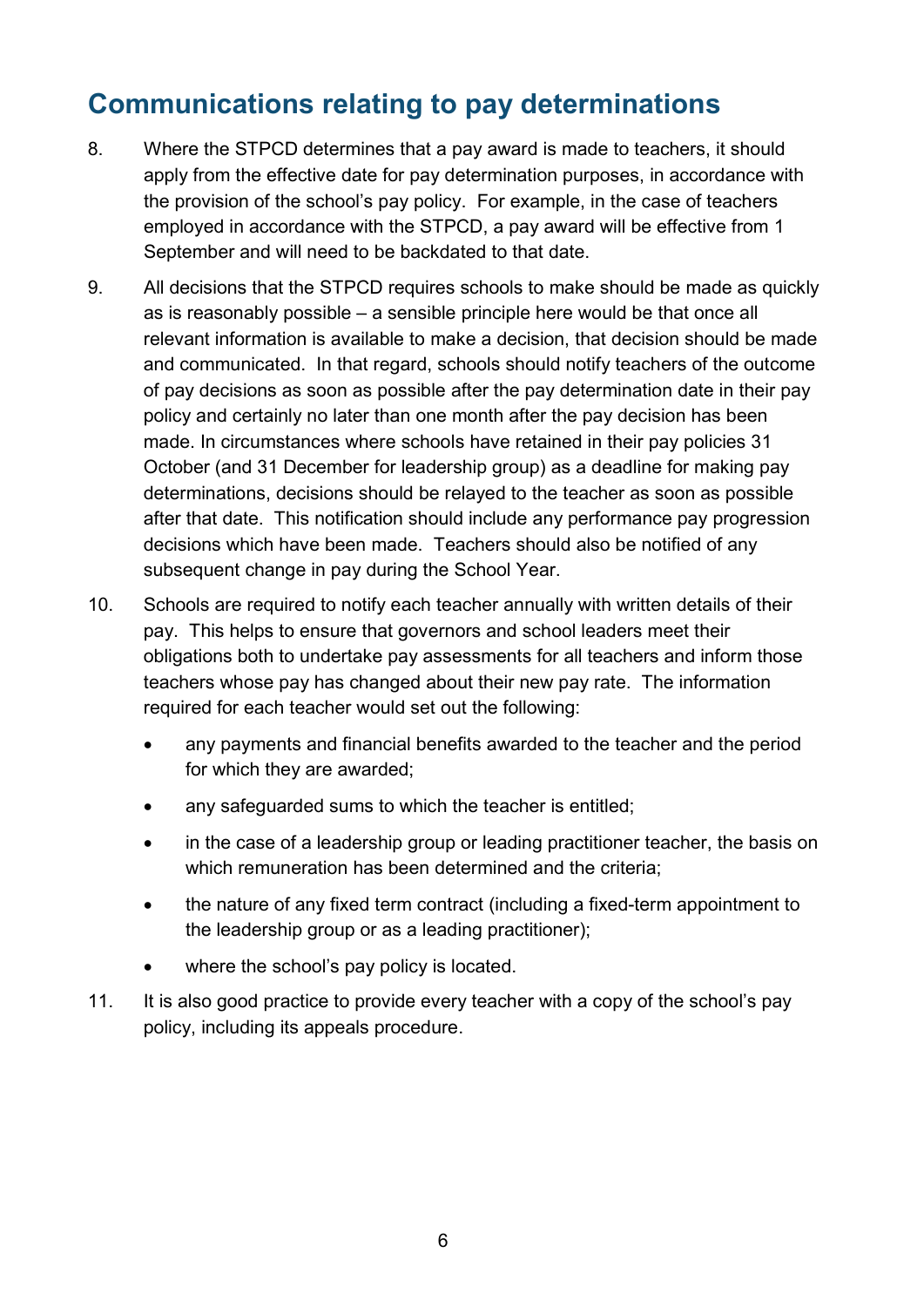# <span id="page-6-0"></span>**Further information**

## <span id="page-6-1"></span>**Other relevant departmental advice and statutory guidance**

- [Departmental Advice on Reviewing and Revising Your School's Approach to](https://www.gov.uk/government/publications/reviewing-and-revising-school-teachers-pay)  [Teachers' Pay](https://www.gov.uk/government/publications/reviewing-and-revising-school-teachers-pay)
- [School Teachers' Pay and Conditions Document \(STPCD\) 2014](https://www.gov.uk/government/publications/school-teachers-pay-and-conditions-2014)